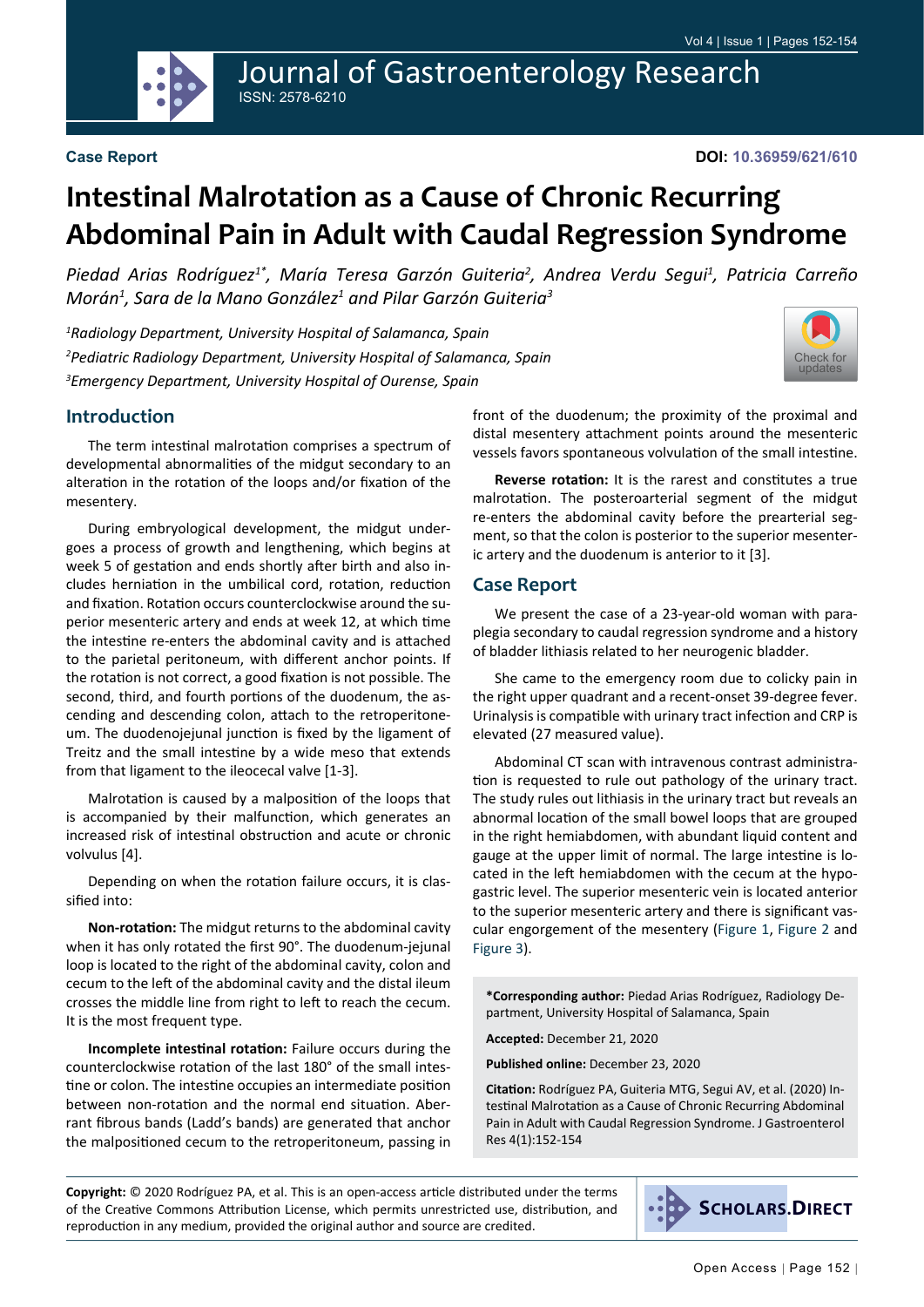<span id="page-1-0"></span>

**Figure 1 and Figure 2:** Abdominal CT with iv contrast. Coronal and axial reconstruction. Small bowel loops, with liquid content, in the right upperquadrant. Vascular engorgement of the mesentery.

<span id="page-1-1"></span>

**Figure 3:** Abdominal CT with iv contrast. Axial reconstruction superior mesenteric vein located anterior to superior mesenteric artery.

As additional findings, the concomitance of polysplenia and the alteration in the rotational axis of both kidneys should be noted.

The patient entered surgery with the diagnosis of pseudo-occlusive symptoms secondary to non-rotation type intestinal malrotation syndrome, with urinary infection associated.

# **Discussion**

Malrotation occurs in approximately 1/500 births, with symptomatic cases in only 1/5000 live births, most of which are diagnosed before the first year of life, 75% of them in the neonatal period. When it occurs in newborns, it does so in the first days-weeks and constitutes a clinical-radiological emergency, if it is associated with intestinal volvulus. The presence of bilious vomiting at 5-7 days after birth in a previously healthy child should be attributed to a midgut volvulus until proven otherwise [3].

It is frequently associated with a wide spectrum of congenital anatomical abnormalities and syndromes including omphalocele, gastroschisis, duodenal atresia/stenosis, congenital heart disease, heterotaxis, Marfan syndrome, Meckel syndrome, Cecum motile syndrome, Prune-Belly syndrome, Berdon syndrome, Caudal regression syndrome… [2,3].

Symptomatic cases outside the neonatal period manifest in an anodyne and insidious way, with chronic or recurrent abdominal pain, which delays the diagnosis and, in many cases, is attributed to other entities such as cholecystitis, pancreatitis, pyelonephritis or psychological disorders. If intestinal volvulus is associated, which can appear at any age, it is presented as an obstructive condition with pain, vomiting and a greater or lesser degree of intestinal ischemia [2].

Conventional radiography is not very sensitive and not very specific for the diagnosis of intestinal malrotation since the most common aerial pattern is normal. Even so, it must be performed first to exclude other etiologies and to guide other imaging studies. The right location of the air bubbles in the jejunal frame or the absence of the colonic contour in the right lower quadrant may suggest this. Dilation of the stomach and duodenum with distal air translates an incomplete obstruction, the double bubble a complete obstruction, and pneumatosis and portal gas signs of ischemia.

Gastrointestinal transit is the test of choice to diagnose malrotation, with a sensitivity of 93-100% and a sensitivity of 54% for intestinal volvulus. The location of the duodenum-jejunal junction (Treitz's angle) to the right of the spinal column and below the level of the duodenal bulb is diagnostic.

The opaque enema is currently in disuse and is reserved for cases with doubtful gastroduodenal transit in which it is necessary to demonstrate the anomalous position of the ce